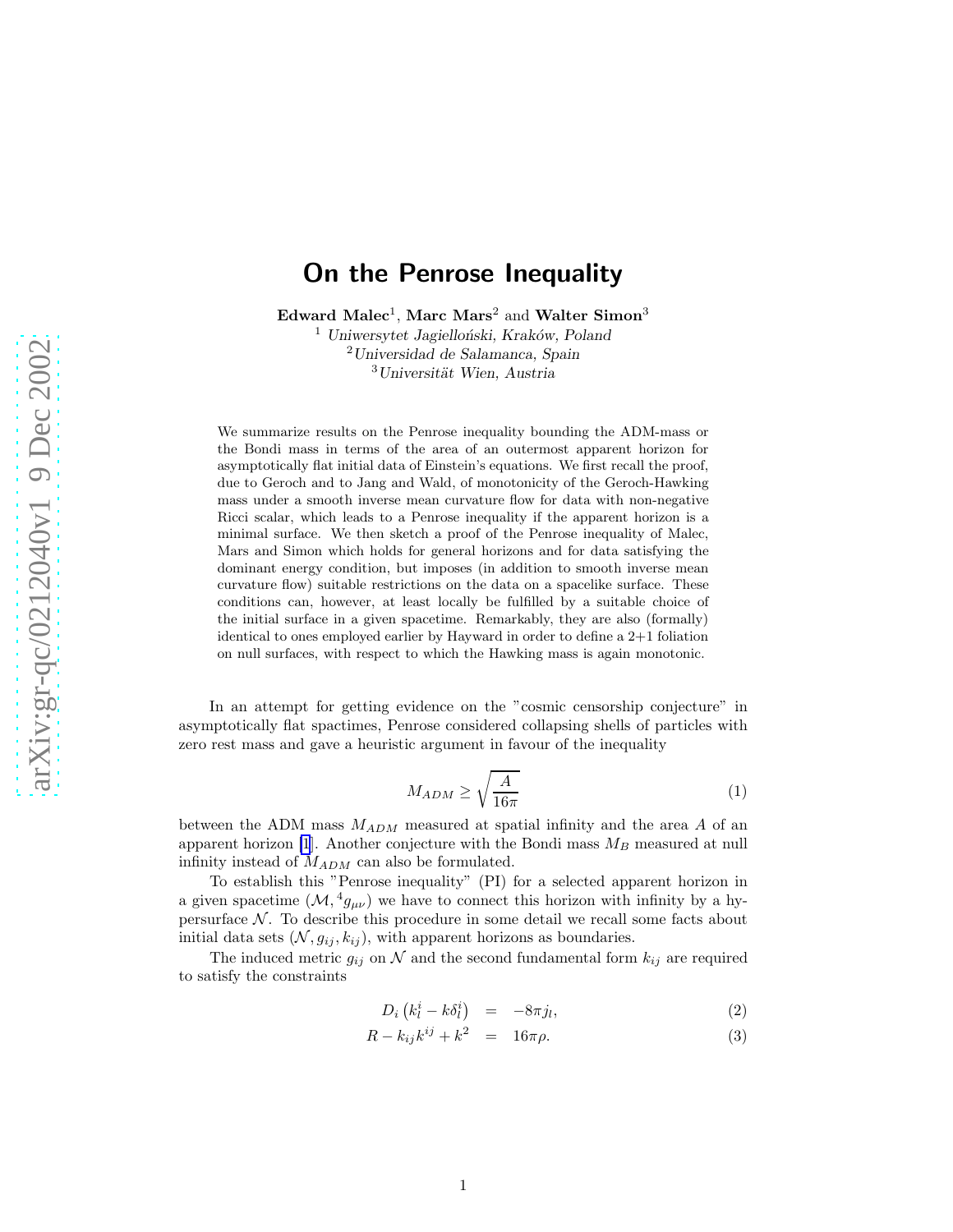<span id="page-1-0"></span>where  $D_i$  is the covariant derivative and R the Ricci scalar on  $\mathcal{N}, k = g^{ij} k_{ij}$ , and  $\rho$  and  $j_i$  are the energy density and the matter current, respectively. We take the data to be asymptotically flat and to satisfy the dominant energy condition (which implies that  $\rho \geq |j|$ ).

For any 2-surface  $S$ , we denote the tangents to the outgoing future and past null geodesics orthogonal to S by  $\vec{L}^{\pm}$ , with inner product  $\varphi = \langle \vec{L}^+, \vec{L}^- \rangle$ . We introduce the "expansions" of  $L^{\pm}$  by

$$
\Theta^{\pm} = (g^{\mu\nu} - 2\varphi^{-1}L^{+(\mu}L^{-\nu)})\nabla_{(\mu}L^{\pm}_{\nu)}
$$
(4)

which clearly depend on the normalization of the null vectors.

A "future apparent horizon"  $H$  (called a "horizon" from now on) is a 2-surface defined by the property that all outgoing future directed null geodesics in M orthogonal to H have vanishing divergence, i.e.  $\Theta^+ = 0$ , and that the divergence of the outgoing past null geodesics is non-negative, i.e.  $\Theta^- \geq 0$ . (The term "outgoing" is defined with respect to the asymptotically flat end. Past apparent horizons are defined analogously). If  $\Theta^+ = \Theta^- = 0$  on H, the horizon is an extremal surface (in  $(\mathcal{M}, g_{\mu\nu})$  as well as in any submanifold  $\mathcal{N}$ ) and the outermost extremal surface in an asymptotically flat space must be minimal.

It is now useful to distinguish the following three cases.

- The "Riemannian case": This common (but somewhat unhappy) terminology denotes the case where  $\mathcal N$  is bounded by a minimal surface (instead of a general trapped one) and where (instead of assuming the constraints) the Ricci scalar on  $\mathcal N$  is required to be non-negative. Such 3-manifolds arise as spacelike slices of a spacetime with a horizon only in very special situations such as in the time-symmetric case.
- The general spacelike case: Here one joins a chosen apparent horizon via a spacelike surface either with spatial infinity or with a cross section of null infinity.
- The null case: One joins a chosen (future) apparent horizon with a cross section of (past) null infinity by a null surface.

Mathematical proofs of the PI with "realistic" smoothness assumptions have so far only been obtained in the Riemannian case. The strongest result to date is due to Bray[[2\]](#page-4-0) who proves [\(1](#page-0-0)), admitting also disconnected minimal surfaces with (total) area A. However, we rather wish to expose here in some detail other (older) approaches which produce weaker results in the Riemannian case but are more promising, and also have produced some partial results, in the other cases. These approaches are based on defining flows and corresponding  $2 + 1$  decompositions of the chosen hypersurfaces. In particular the following steps can be identified in this strategy: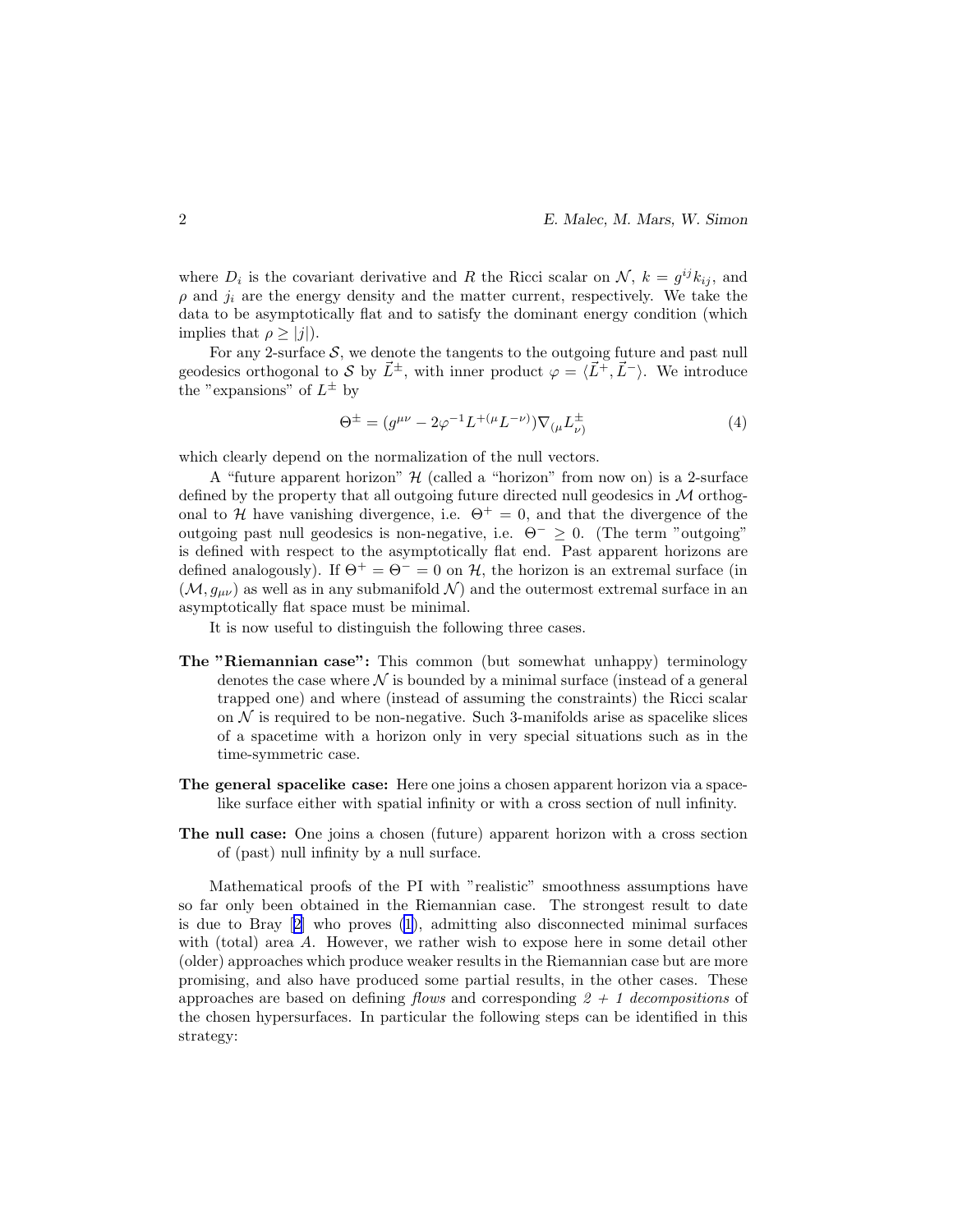- 1. Choose a suitable 3-surface  $N$  joining the apparent horizon with infinity.
- 2. Choose (or if possible, *show existence !*) of a (weak) flow on  $N$  starting at the horizon and going to infinity. Consider the corresponding foliation  $S(r)$  by level surfaces of the flow (if it exists !).
- 3. Define a "quasilocal mass"  $M_{QL}(r)$  as a surface integral, in particular over the level sets of the flow.
- 4. Show that  $\lim_{r\to\infty} M_{QL} \leq M_{ADM}$  or that  $\lim_{r\to\infty} M_{QL} \leq M_B$  (where the "end" of N is at  $r \to \infty$ ).
- 5. Show that  $M_{QL}(r_H) \ge \sqrt{A/16\pi}$  (where  $r_H$  denotes the horizon).
- 6. Show monotonicity of the mass along the flow, i.e.  $(d/dr)M_{QL}(r) \geq 0$ .

It is obvious that the PI, equ.([1\)](#page-0-0), follows if these steps can be carried out. In practice, it is useful to restrict oneself first to smooth flows, and to try to generalize afterwards. We are now going to describe the 3 cases identified before.

### The Riemannian case.

We first assume that there is a smooth "inverse mean curvature flow" (IMCF) starting from a minimal surface. This means that one can write the metric  $g_{ij}$  as

$$
ds^2 = \phi^2 dr^2 + q_{AB} dx^A dx^B \tag{5}
$$

(where  $A, B = 2, 3$ ), with smooth fields  $\phi$  (the "lapse") and  $q_{AB}$ , and with  $p\phi = g(r)$ where p is the mean curvature of the surfaces  $r = \text{const.}$  and  $g(r)$  is a smooth function. In other words,  $p\phi$  is constant on the level sets of the flow. Note that  $\phi$ diverges at the minimal surface, but the integral curves of the flow can be extended. Assuming also that the level sets have spherical topology, Geroch showed that the mass functional

$$
M_G(\mathcal{S}) = \frac{\sqrt{A}}{64\pi^{\frac{3}{2}}} \left( 16\pi - \int_{\mathcal{S}} p^2 dS \right) \tag{6}
$$

(taken over level sets of the IMCF) is monotonic [\[3](#page-4-0)], while Jang and Wald observed that this leads to the proof of the PI along the lines sketched above [\[4](#page-4-0)]. Later Huisken and Ilmanen succeeded in removing the restrictive and "unphysical" assumption of smoothness of the flow [\[5](#page-4-0)]. These authors established the existence of weak solutions of the degenerate elliptic equation for the level sets of the IMCF. The resulting generalized flow appears to "jump" at (countably) many places to so-called minimizing hulls. Most importantly, the Geroch mass increases at each jump, and so monotonicity is preserved. In this setup it is also possible to handle disconnected horizons but the presence of jumps prevents obtaining the PI with the total area of the horizon.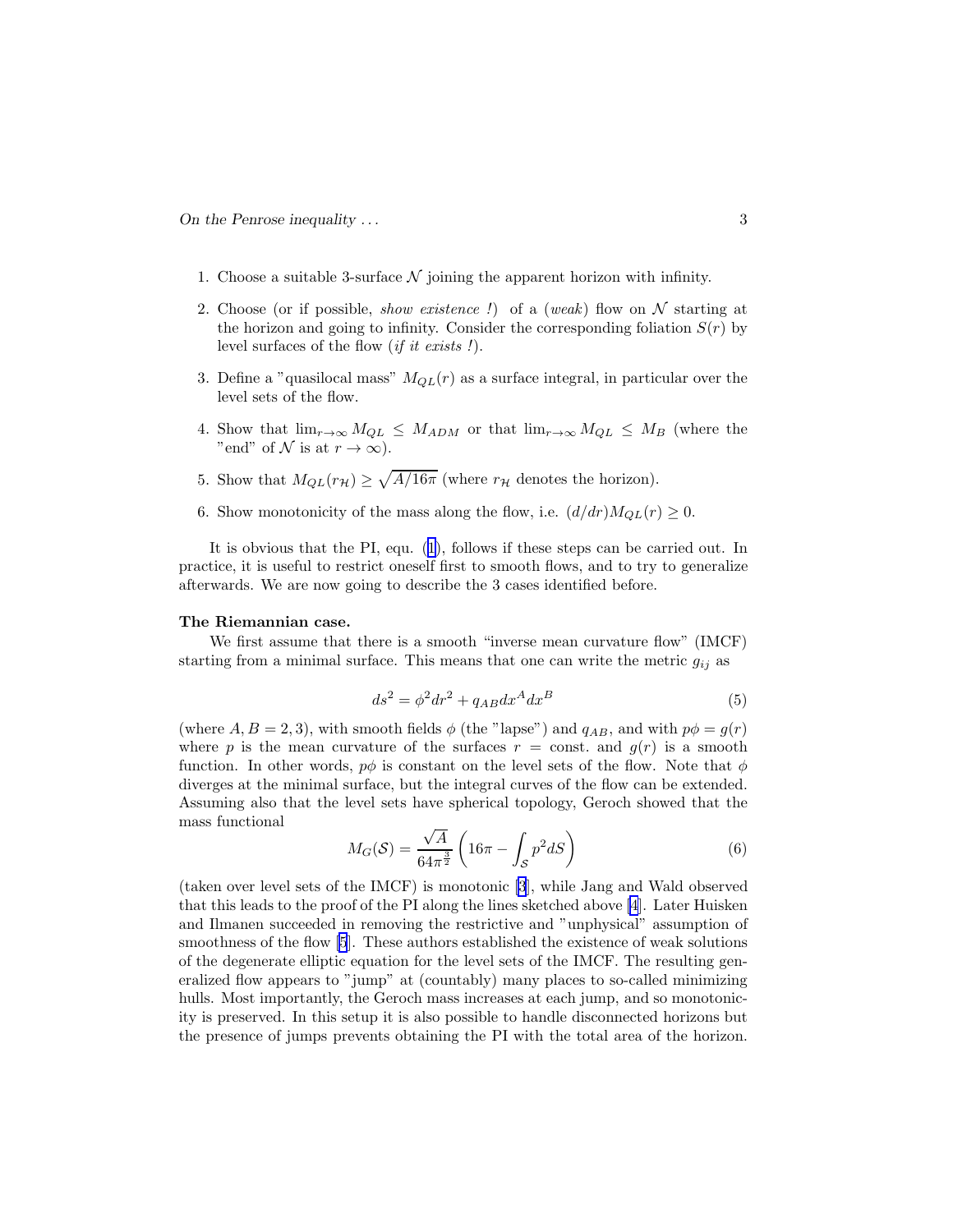<span id="page-3-0"></span>Unlike Bray's result, the PI proved by this method only contains the area of any connected component selected to start the IMCF. (In particular, the largest component can be chosen for this purpose).

#### The general spacelike case.

Let  $(N, g_{ij}, k_{ij})$  be a data set with N spacelike, and assume as before that there is a smooth IMCF with level sets of spherical topology. Let  $\vec{M} = d/dr$ , or equivalently  $M^{i}D_{i}r = 1$ , denote the tangent vector field to the flow. We normalize the null vectors  $\vec{L}^{\pm}$  emanating orthogonally from the level sets by requiring that

$$
\vec{L}^{+} + \vec{L}^{-} = \sqrt{2}\vec{M}.
$$
\n(7)

Here we describe (and rewrite sligthly) a result of Malec, Mars and Simon[[6\]](#page-4-0) whoshow monotonicity of the Hawking quasilocal mass [[7\]](#page-4-0)

$$
M_H(\mathcal{S}) = \frac{\sqrt{A}}{64\pi^{\frac{3}{2}}} \left( 16\pi - \int_{\mathcal{S}} \varphi^{-1} \Theta^+ \Theta^- dS \right) \tag{8}
$$

(defined in terms of the expansions [\(4\)](#page-1-0)) under the following restrictions of the data (in addition to smooth IMCF):

$$
\Theta^- \geq 0 \text{ on the level sets of the IMCF on } \mathcal{N}, \tag{9}
$$

$$
\frac{\Theta^+}{\Theta^-} = f(r) \text{ for some smooth function } f(r). \tag{10}
$$

Equ. (10) means that  $\Theta^+/\Theta^-$  is constant on the level sets of the IMCF. Note that  $M_H$  does not depend on the normalization of the null vectors  $L^{\pm}$ , whereas condition (10) is to be understood in terms of the normalization introduced above. We next remark that, again using this normalization, we have  $\sqrt{2}p\phi = \Theta^+ + \Theta^-$ . Hence the condition of IMCF, together with (10), is equivalent to requiring the existence of a foliation on which both expansions  $\Theta^+$  and  $\Theta^-$  are constant. We will refer to this observation when describing the null case below. Moreover, equ.(10) togetherwith IMCF is also equivalent with  $3.(a)$  in the theorem of [[6\]](#page-4-0) (where a different normalization was used).

We finally note that (10) can locally be fulfilled by a suitable choice of the hypersurface in a given spacetime. In fact, consider an arbitrary (smooth) function  $F(r)$  with  $F(0) = -1$  and  $|F(r)| < 1$  for  $r > 0$ . Rescaling the null vectors  $\vec{L}^-$  and  $\vec{L}^+$  emanating from  $\mathcal{S}$  like  $\vec{L}^+$   $\rightarrow \lambda \vec{L}^+$  and  $\vec{L}^ \rightarrow \lambda^{-1} \vec{L}^-$ , with  $\lambda^2 = \Theta^-(\Theta^+)^{-1}(1+F(r))(1-F(r))^{-1}$  the relation (7) then determines the tangent to the hypersurface on which the IMCF satisfies (9) as well as (10). In view of the large freedom for choosing  $F(r)$  it is also plausible that a suitable choice would make the surface  $N$  reach spacelike infinity.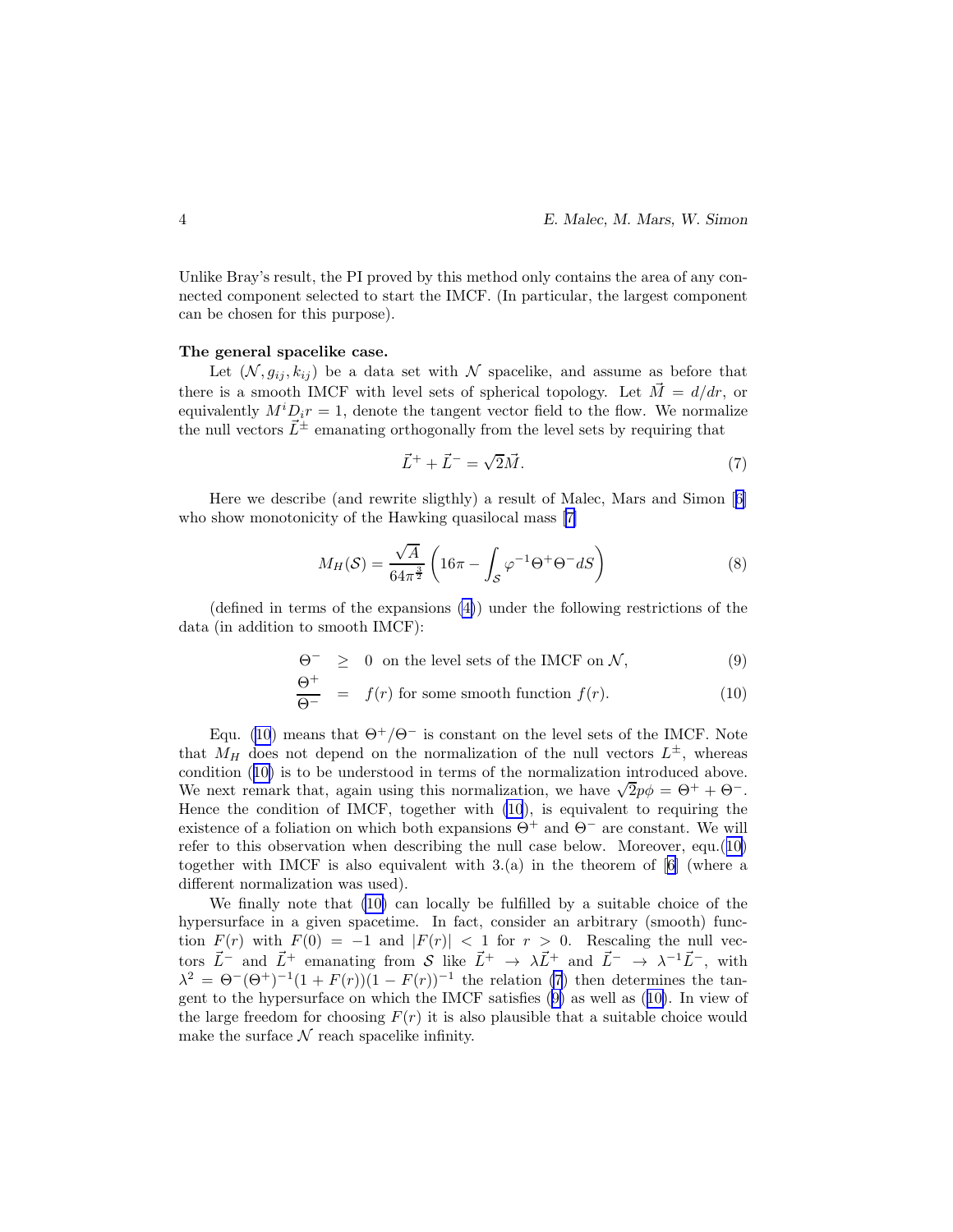### <span id="page-4-0"></span>The null case.

Ludvigsen and Vickers have shown that the "Nester-Witten" quasilocal mass is monotonic along a suitable flow on a surface generated by null geodesics emanating orthogonally from the apparent horizon [8]. More recently Bergqvist has substantially simplifiedthe proof of this result by removing all the spinors from the arguments [[9\]](#page-5-0). The problems with applying these results to a proof of the PI are, firstly, that the null surfaces constructed in this way do not exist globally in general and secondly, that the quasilocal masses are not known to be bounded by the Bondi mass at infinity in the sense of condition 4 above.

In contrast, Hayward shows monotonicity of the Hawking mass on null surfaces along a flow defined by the condition that the expansions  $\Theta^+$  and  $\Theta^-$  are constant on the level sets[[10\]](#page-5-0). More precisely, for the surfaces spanned, say, by past directed null geodesics emanating from the future apparent horizon, it is the condition that Θ<sup>−</sup> is constant on the level sets which defines the foliation while the constancy of  $\Theta^+$  just defines a scaling of  $\vec{L}^+$  convenient for the computation. Since an analogous monotonicity statement holds along the other null congruence as well it seems that, by taking linear combination of the null vectors one can also obtain monotonicity along the corresponding spacelike directions. While this is not true in general (the statements on this issue in [\[10](#page-5-0)] are not correct), it is nevertheless true in special cases,in particular when  $\tilde{M}$  is just the sum of the null vectors as in ([7\)](#page-3-0). Therefore the analogy between Haywards result and the result of Malec, Mars and Simon in the spacelike case (as reformulated above) is not an incidence. It should be possible to write these results in a unified manner in a suitable formalism.

## Acknowledgement

W.S. was supported by Austrian FWF project Nr. P14621-Mat.

# References

- [1] R. Penrose, Ann. N.Y. Acad. Sci. 224, 125 (1973).
- [2] H. Bray, Jour. Diff. Geom. **59**, 177 (2001).
- [3] R. Geroch, Ann. N.Y. Acad. Sci. 225, 108 (1973).
- [4] P.S. Jang and R.M. Wald, J. Math. Phys.(N.Y.) 18, 41 (1977).
- [5] G. Huisken, T. Ilmanen, Jour. Diff. Geom. 59, 353 (2001).
- [6] E. Malec, M. Mars and W. Simon, Phys. Rev. Lett. 88, 12102 (2002).
- [7] S. Hawking, J. Math. Phys. (N.Y.) 9, 598 (1968).
- [8] M. Ludvigsen, J. A. G. Vickers, J. Phys. A: Math. Gen. 16, 3349 (1983).